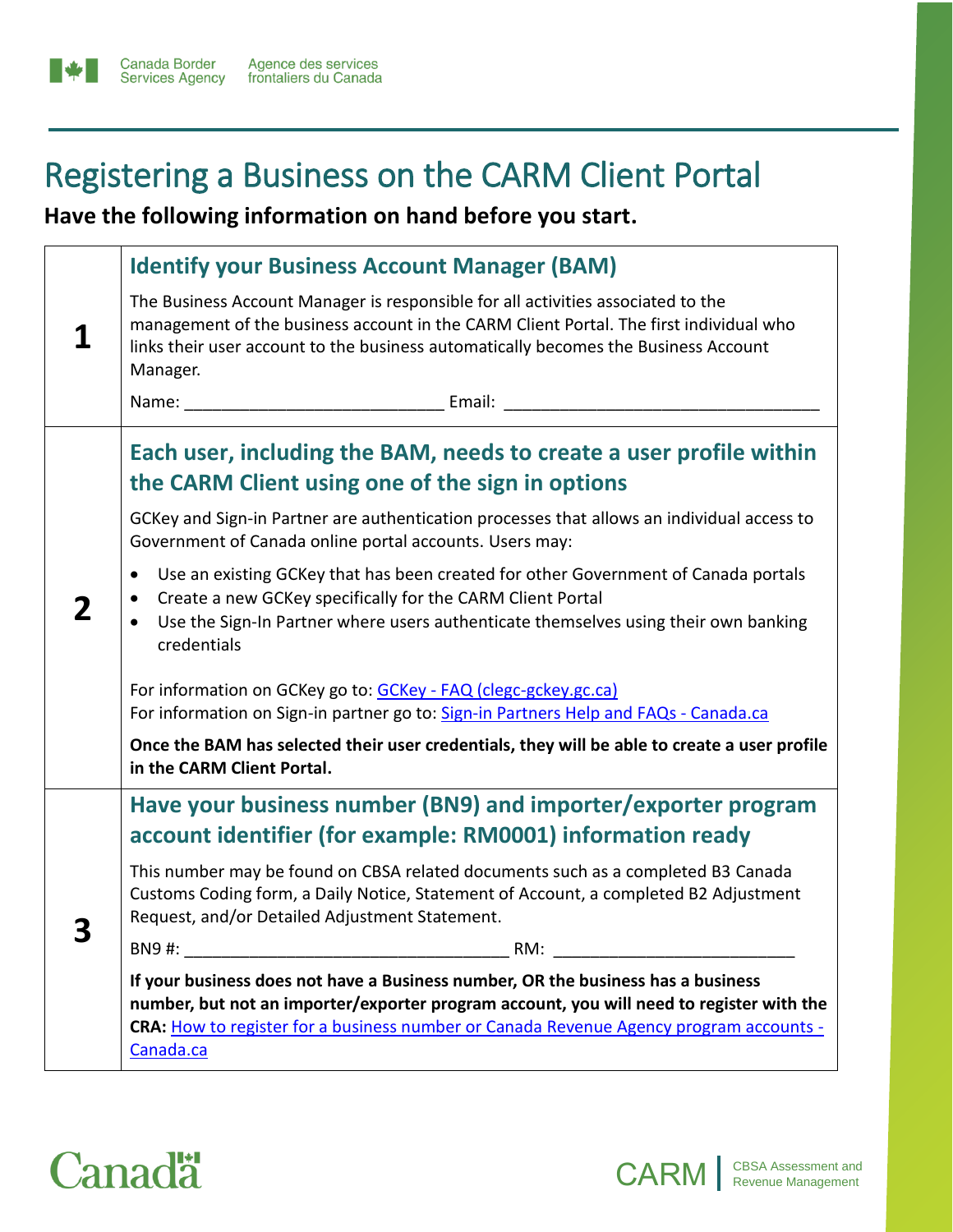|   | Find the following business information                                                                                                                                                                                                                                                                                                                                                                                                                                                                                                                                                                      |  |  |
|---|--------------------------------------------------------------------------------------------------------------------------------------------------------------------------------------------------------------------------------------------------------------------------------------------------------------------------------------------------------------------------------------------------------------------------------------------------------------------------------------------------------------------------------------------------------------------------------------------------------------|--|--|
|   | Important: For security purposes, the BAM will be asked to enter information that will be<br>used to authenticate that they are a delegated individual of the company before the CBSA<br>will allow the activation of the business account in the portal. The following information<br>must match exactly to CBSA records (this includes spaces, punctuation, upper and lower<br>case letters). All information provided must be related to the BN/RM importer program<br>account being used to register the business.                                                                                       |  |  |
| 4 | Legal entity name of the business: The legal name may be found on CBSA related<br>documents such as a Daily Notice, Statement of Account, and/or Detailed Adjustment<br>Statement.                                                                                                                                                                                                                                                                                                                                                                                                                           |  |  |
|   | Legal Name: 1999                                                                                                                                                                                                                                                                                                                                                                                                                                                                                                                                                                                             |  |  |
|   | Full legal physical or mailing address of the business: The legal address may be found on<br>CBSA related documents such as a Daily Notice or Statement of Account.                                                                                                                                                                                                                                                                                                                                                                                                                                          |  |  |
|   | <b>Street and Number:</b>                                                                                                                                                                                                                                                                                                                                                                                                                                                                                                                                                                                    |  |  |
|   | City:                                                                                                                                                                                                                                                                                                                                                                                                                                                                                                                                                                                                        |  |  |
|   | Province/State Code:                                                                                                                                                                                                                                                                                                                                                                                                                                                                                                                                                                                         |  |  |
|   | Country:                                                                                                                                                                                                                                                                                                                                                                                                                                                                                                                                                                                                     |  |  |
|   | Postal/Zip Code:                                                                                                                                                                                                                                                                                                                                                                                                                                                                                                                                                                                             |  |  |
|   | Have the following transaction information ready                                                                                                                                                                                                                                                                                                                                                                                                                                                                                                                                                             |  |  |
|   | You may/will be asked to answer 2 of 3 question regarding your business. All of the<br>information that is needed to activate your CCP business account may be found on Daily<br>Notices and Statement of Account documents.                                                                                                                                                                                                                                                                                                                                                                                 |  |  |
| 5 | Recent transaction numbers: The CARM Client Portal will ask you to provide the total<br>duties and taxes for 1 of your 5 most recent importations that were accounted for on a B3<br>(Canada Customs Coding form) or through the electronic data interchange process for the<br>Business number/importer program account you will be using to register. There is a random<br>selection process so be sure to have all five recent transactions ready. Transaction numbers<br>may be found on Daily Notices or on the presented B3 Canada Customs Coding form that<br>was presented and accepted by the CBSA. |  |  |
|   | If your company has opted to receive these documents they should be on file in your<br>accounting or administrative files. If your company has contracted the services of a<br>Customs Broker, you may or may not have received these. Contact your customs broker to<br>see if they might be able to assist you.                                                                                                                                                                                                                                                                                            |  |  |